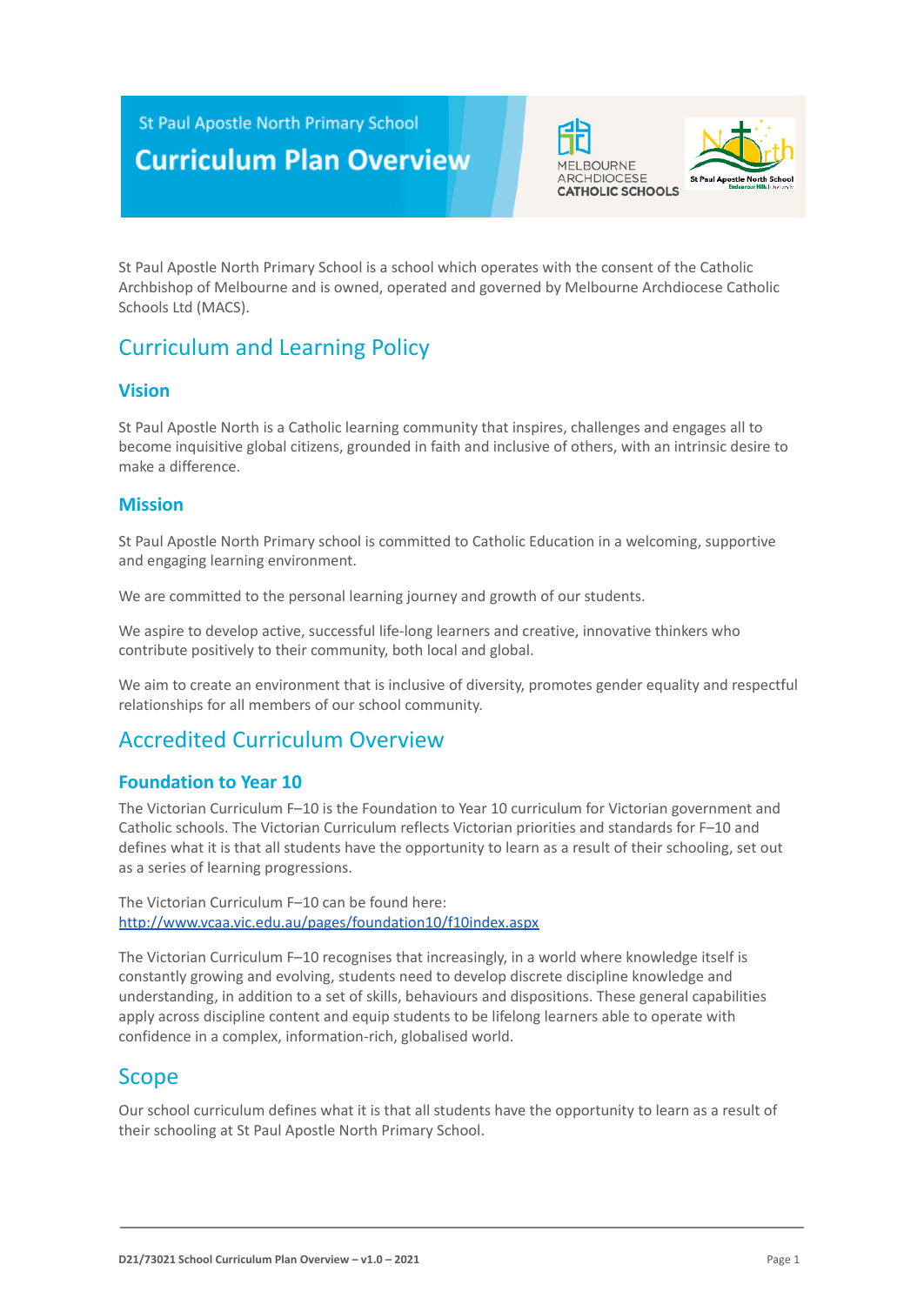At St Paul Apostle North Primary School, the curriculum is enriched by the values, beliefs, perspectives and experiences of each member of the learning community when they engage actively with Catholic understandings of the human person. This orientation towards the person means that the process of curriculum design is shared with students, creating within them a sense of ownership and self-efficacy as learners. Our learning community fosters the conditions for students to have a voice in the curriculum design process, allowing them to contribute to decisions about what they need to know and when.

## Curriculum Content

St Paul Apostle North Primary School will take inspiration from the *Horizons of Hope* education framework. This framework supports MACS school communities to engage in dialogue about the distinctive nature of learning and teaching, leading learning, and enhancing Catholic identity in our schools. The framework is a living document that has been added to over the years with examples of practice from schools, as well as additional strategy statements in the areas of Religious Education, Leadership, Wellbeing and Diversity.

Religious Education has a central place in the teaching and learning program at St Paul Apostle North Primary School as it reflects our unique character of Catholic identity and focus as a MACS school. The primary source for developing our religious education program is the MACS Religious Education Curriculum Framework.

The school implements the Victorian Curriculum F–10 in order to provide students with a comprehensive teaching and learning program across the year levels with age-appropriate content, sequential learning patterns and interrelated aspects of the content and skills of the desired learning capabilities. Refer to the *Horizons of Hope Foundation Statement – Pedagogy in a Catholic School*. The Victorian Curriculum can be found here: Victorian [Curriculum F–10](https://victoriancurriculum.vcaa.vic.edu.au/).

All content is developed using the following documents:

- St Paul Apostle North Primary School Religious Education Scope and Sequence: Religious Education Curriculum Framework Document
- St Paul Apostle North Primary School policies for each of the learning areas
- Victorian Curriculum F-10
- Statement of Philosophy.

The school's teaching and learning program is the school-based plan for delivering this common set of knowledge and skills in ways that best use local resources, expertise and contexts. Information technology is an integral part of our curriculum as a basic tool for learning. Supported by MACS, St Paul Apostle North Primary School will develop strong processes for monitoring student progress and the application of appropriate explicit teaching and intervention strategies.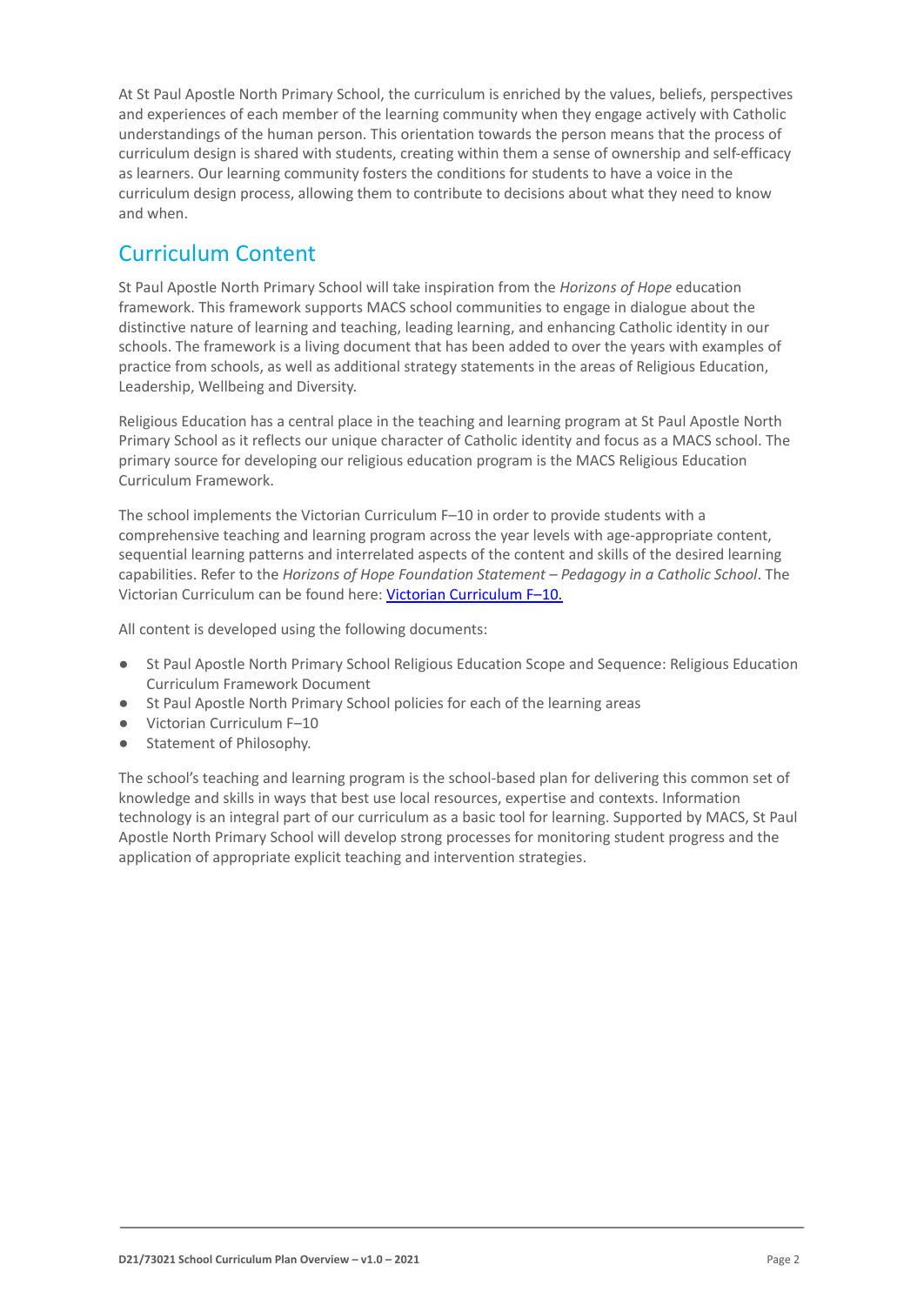# Whole-school Curriculum Plan and Time Allocation

#### **Curriculum overview – Foundation to Year 6**

The following provides an outline of the learning areas within the F–10 curriculum. Recommended weekly time allocations are listed as a guide. School curriculum plans may concentrate the teaching of particular learning areas within semester units or electives (as in the case for Years 7–10). The recommended weekly time allocations are in line with recommendations of the educational authorities and are averages of curriculum implementation which may span across the two-year cycle. Furthermore, multiple learning areas are often part of an integrated unit and not always taught as separate subject areas.

#### **Foundation to Year 10**

| <b>Learning Areas</b>                          | <b>Recommended Time Allocated</b>                                                    |
|------------------------------------------------|--------------------------------------------------------------------------------------|
| <b>Integrated Curriculum:</b>                  | 4 hours +                                                                            |
| <b>Religious Education</b>                     | 1 hour per fortnight Mass +                                                          |
| <b>The Humanities</b>                          | 50 minutes (Prayer & Meditation - 10 minutes                                         |
| Civics and Citizenship                         | daily)                                                                               |
| <b>Economics and Business</b><br>$\bullet$     | <b>Walker Learning</b>                                                               |
| Geography                                      |                                                                                      |
| History                                        |                                                                                      |
| <b>Science</b>                                 |                                                                                      |
| <b>Technologies</b>                            |                                                                                      |
| Design and Technology                          |                                                                                      |
| Digital Technologies                           |                                                                                      |
| <b>English</b>                                 | 2 hours daily                                                                        |
| <b>Reading and Viewing</b>                     | Total time should not be less than 10 hours per                                      |
| Speaking and Listening<br>$\bullet$            | week on average over the course of a school year<br>and may vary across year levels. |
| <b>Grammar and Spelling</b><br>$\bullet$       |                                                                                      |
| Writing                                        |                                                                                      |
| Languages (Mandarin)                           | 1 hour per week (for one semester)                                                   |
| <b>Mathematics</b>                             | 1 hour daily                                                                         |
| Number and Algebra                             | Five days per week                                                                   |
| <b>Measurement and Geometry</b><br>$\bullet$   | Total time should not be less than five hours per                                    |
| <b>Statistics and Probability</b><br>$\bullet$ | week on average over the course of a school year.                                    |
| <b>Health and Physical Education</b>           | 2 hours weekly                                                                       |
| <b>The Arts</b>                                | 2 hours weekly                                                                       |
| <b>Performing Arts</b>                         |                                                                                      |
| <b>Visual Art</b>                              |                                                                                      |
| <b>TOTAL</b>                                   | 25 hours weekly                                                                      |

#### **Capabilities**